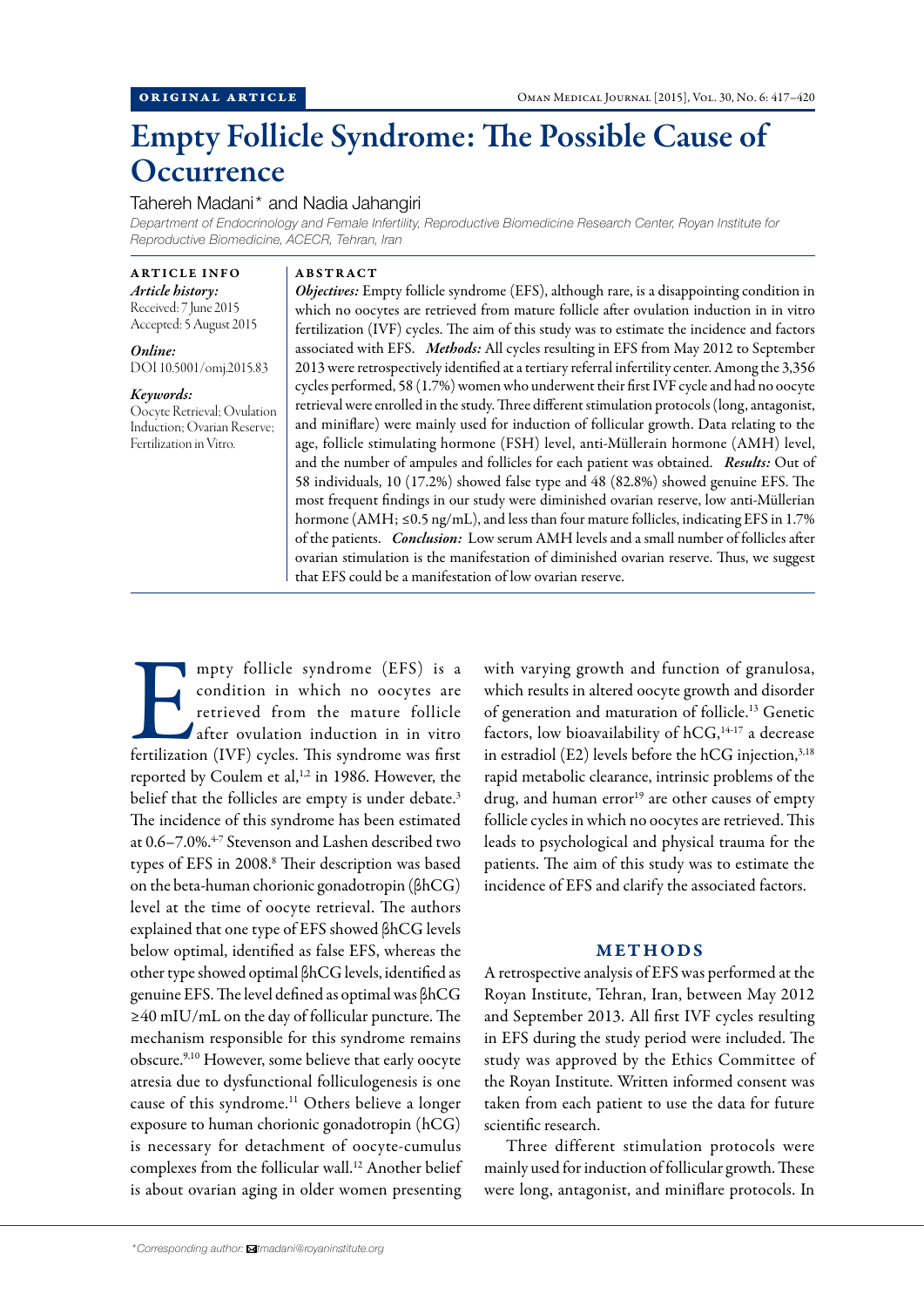the long protocol, the ovary was suppressed with gonadotrophin-releasing hormone analog (GnRH-a) Buserelin (CinnaFact, Laboratory, Cinnagen, Iran) therapy, starting from the mid-luteal phase of the previous menstrual cycles. It was followed by stimulation of the ovary using recombinant follicle-stimulating hormone (rFSH) (Gonal-F; Merk-Sereno, Geneva, Switzerland) or human menopausal gonadotrophin (Menopur; Ferring Pharmaceuticals, Germany), and the follicular growth was monitored by using a transvaginal sonography with an SSD-1000 machine (Aloka, Tokyo, Japan). When the size of the follicle reached 18 mm, recombinant hCG (rhCG) (Ovitrelle; Merck-Serono, Geneva, Switzerland), 250 µg was administered, and follicular puncture was performed after 34–36 hours. In the antagonist protocol, on the second day of the menstrual cycle, two ampules of rFSH or Menopur 150 IU, depending on patient's response, were administered and follicular growth was monitored using transvaginal sonography. Antagonist Cetrorelix (Merk-Sereno, Geneva, Switzerland) 0.25 mg/day was administered when the follicular size was 12 mm. After the follicular size had reached 18 mm, rhCG 250 µg was administered, and follicular puncture was performed after 34–36 hours. In the miniflare protocol, on the second day of menstrual cycle the patient received 0.8 µg Buserelin. On the following day, gonadotropins Gonal-F or Menopur was started. The follicular growth was monitored using transvaginal sonography. When the size of the follicle reached 18mm, rhCG, 250 µg was administered, and follicular puncture was performed 34–36 hours later.

In 3,356 cycles with a follicular puncture, no oocytes were recovered from 58 patients even after extensive flushing. The serum βhCG level of these patients were measured on the day of follicular aspiration. The data, including age, follicle stimulating hormone (FSH) level, anti-Müllerain

hormone (AMH) level, the number of ampules, and follicles, and βhCG level at the time of puncture were collected from patients' medical records and analyzed using SPSS Statistics (SPSS Inc., Chicago, US) version 18.0. Appropriate statistical analysis was made by using chi-square or Fisher's exact tests for categorical variables and one-way analysis of variance (ANOVA) for continuous factors. A *p*-value less than 0.050 was considered statistically significant.

# RESULTS

Among the 3,356 cycles performed, 58 (1.7%) women who underwent their first IVF cycle and had no oocyte retrieval were enrolled in the study. Their βhCG level was measured on the puncture day. Ten (17.2%) women showed false type and 48 (82.8%) women showed genuine EFS (βhCG level ≥40 mIU/ ml).

The age of the patients ranged from 21 to 43 years, and their body mass index (BMI) ranged from 22 to 28 kg/m2 . Indications of infertility treatment were diminished ovarian reserve 37.9% (n=22), male infertility factor 31.3% (n=18), ovulatory dysfunction 12.0% (n=7), unexplained 8.6% (n=5), endometriosis 5.1% (n=3), and tubal and uterine factors 5.1% (n=3).

The variation of protocols in these patients were approximately the same. According to our analysis, the standard long protocol was applied for 32.7%  $(n=19)$  of women, the antagonist for 32.7%  $(n=19)$ of women, and the miniflare for 34.5% (n=20) of women.

Patients' characteristics and their clinical information were compared according to the stimulation protocols applied [Table 1 and 2]. Most patients were below the age of 40 years (65.5%). Cycles of empty follicles were observed more in patients with baseline FSH levels below 12 mIU/ mL (74.1%), AMH levels below 1 ng/mL (79.3%)

|                        | Table 1: Comparison of the patients' characteristics according to the stimulation protocols applied. |                     |                    |                |            |
|------------------------|------------------------------------------------------------------------------------------------------|---------------------|--------------------|----------------|------------|
| Variable               | Long $(n=19)$                                                                                        | Antagonist $(n=19)$ | Miniflare $(n=20)$ | Total $(n=58)$ | $p$ -value |
| Age (years) $*$        |                                                                                                      |                     |                    |                |            |
| < 40                   | 78.9(15)                                                                                             | 57.9(11)            | 60.0(12)           | 65.5(38)       | 0.321      |
| $\geq 40$              | 21.1(4)                                                                                              | 42.1(8)             | 40.0(8)            | 34.5(20)       |            |
| BMI $(kg/m^2)^{**}$    | $24.5 \pm 1.1$                                                                                       | $26.0 + 2.6$        | $27.6 + 5.6$       | $26.2 + 3.8$   | 0.322      |
| Infertility duration** | $7.7 \pm 2.3$                                                                                        | $8.6 \pm 5.9$       | $7.6 + 6.2$        | $7.9 \pm 5.3$  | 0.879      |
|                        |                                                                                                      |                     |                    |                |            |

*\*Data presented as percentage (n number).*

*\*\*Data presented as mean±SD.*

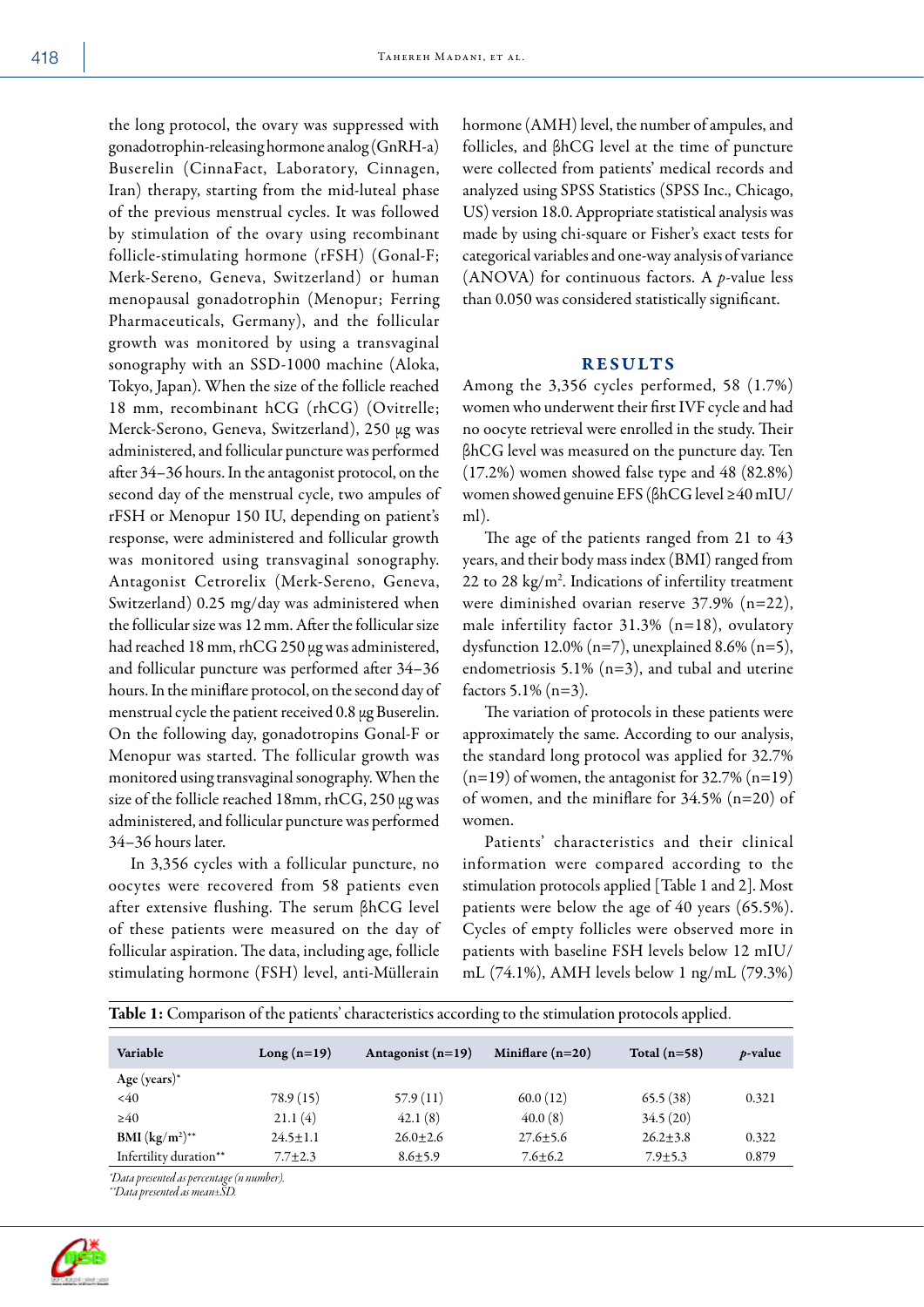| Variable              | $Long(n=19)$ | Antagonist $(n=19)$ | Miniflare $(n=20)$ | Total $(n=58)$ | $p$ -value |
|-----------------------|--------------|---------------------|--------------------|----------------|------------|
| $FSH$ level $(IU/mL)$ |              |                     |                    |                |            |
| $\leq 12$             | 94.7(18)     | 63.2(12)            | 65.0(13)           | 74.1(43)       | 0.043      |
| $\geq$ 12             | 5.3(1)       | 36.8(7)             | 35.0(7)            | 25.9(15)       |            |
| $AMH$ level $(ng/mL)$ |              |                     |                    |                |            |
| $\leq 0.5$            | 26.3(5)      | 47.4(9)             | 80.0(16)           | 51.7(30)       | 0.018      |
| $0.6 - 1$             | 42.1(8)      | 26.3(5)             | 15.0(3)            | 27.6(16)       |            |
| >1                    | 31.6(6)      | 26.3(5)             | 5.0(1)             | 20.7(12)       |            |
| Ampules               |              |                     |                    |                |            |
| <44                   | 57.9(11)     | 73.7(14)            | 65.0(13)           | 65.5(38)       | 0.591      |
| $\geq 44$             | 42.1(8)      | 26.3(5)             | 35.0(7)            | 34.5(20)       |            |
| <b>Follicles</b>      |              |                     |                    |                |            |
| $\leq 4$              | 31.6(6)      | 84.2(16)            | 90.0(18)           | 69.0(40)       | < 0.0001   |
| $\geq 4$              | 68.4(13)     | 15.8(3)             | 10.0(2)            | 31.0(18)       |            |

|  |  |  | Table 2: Comparison of the patients' clinical information according to the stimulation protocols applied. |  |  |  |
|--|--|--|-----------------------------------------------------------------------------------------------------------|--|--|--|
|--|--|--|-----------------------------------------------------------------------------------------------------------|--|--|--|

*FSH: follicle stimulating hormone; AMH: anti-Müllerian hormone.*

*Data presented as percentage (n number).*

and who had less than four follicles (69.0%). As seen in Table 3, the empty follicle rate was significantly higher in women who received the miniflare protocol than when they received the antagonist or the standard long protocols.

## DISCUSSION

EFS is an infrequent event in assisted reproductive technique (ART) cycles, but the economic consequences and emotional frustration of the syndrome are enormous.20 The incidence of EFS has been estimated at 0.6–7.0% of ART cycles.5,6,18 This variation may be due to different inclusion criteria. In some studies, poor responders or patients with premature ovulation were enrolled while in others they were not.<sup>3</sup> In our study, the occurrence of EFS was 1.7%, which was similar to another study that recorded 8,292 IVF cycles<sup>18</sup> and a study by Zreik et al.<sup>20</sup>

The high percentage of empty follicles in the miniflare protocol (12.1%) may depend on ovarian reserve and protocol itself. Our data showed that the incidence of diminished ovarian reserve was more than other causes of infertility (37.9%). The applied stimulation protocol for this type of infertility was

| Table 3: Comparison of empty follicle rate  |  |
|---------------------------------------------|--|
| according to stimulation protocols applied. |  |

| Protocol   | <b>Empty follicle rate</b> | $p$ -value |
|------------|----------------------------|------------|
| Long       | 0.7(19/2677)               |            |
| Antagonist | 3.7(19/514)                |            |
| Miniflare  | 12.1(20/165)               | < 0.0001   |

either miniflare or antagonist, and our findings revealed that the incidence of empty follicle was more in the miniflare protocol compared to the antagonist protocol. Therefore, the type of protocol may have a role in the occurrence of this syndrome. However, based on the fact that the clinician chooses the stimulation protocols based on age, AMH levels, the number of antral follicles etc, of the patient,<sup>21</sup> it may be more reasonable to conclude that this syndrome could be a manifestation of low ovarian reserve than the GnRH agonist flare protocol. This finding is close to the estimate of some investigators,  $3,18,20,22$  suggesting that genuine EFS could be a variant form of low ovarian reserve. According to the study by Zreik et al,<sup>20</sup> poor ovarian response was found in 29% of the stimulated cycles. Various authors argue that the EFS phenomenon could be clarified by premature ovulation, low ovarian reserve, or hCG-related errors.<sup>2,13</sup> In diminished ovarian reserve, our data indicated that not only the number of antral follicles decreased, but also that the quality of folliculogenesis was impaired. Therefore, the selection of a stimulation protocol for better oocyte recovery is suggested. This finding is similar to the report by Bustillo, $23$  in which he pointed out that the syndrome might be related to underlying ovarian dysfunction resulting in impaired follicular maturation and ovulation. In a study conducted by Zreik,<sup>20</sup> he also maintained ovarian aging, through altered folliculogenesis may be involved in the etiology of this syndrome and its recurrence. Another study indicated the syndrome was related to the underlying cause of the women's unexplained infertility,<sup>1</sup> but our findings showed